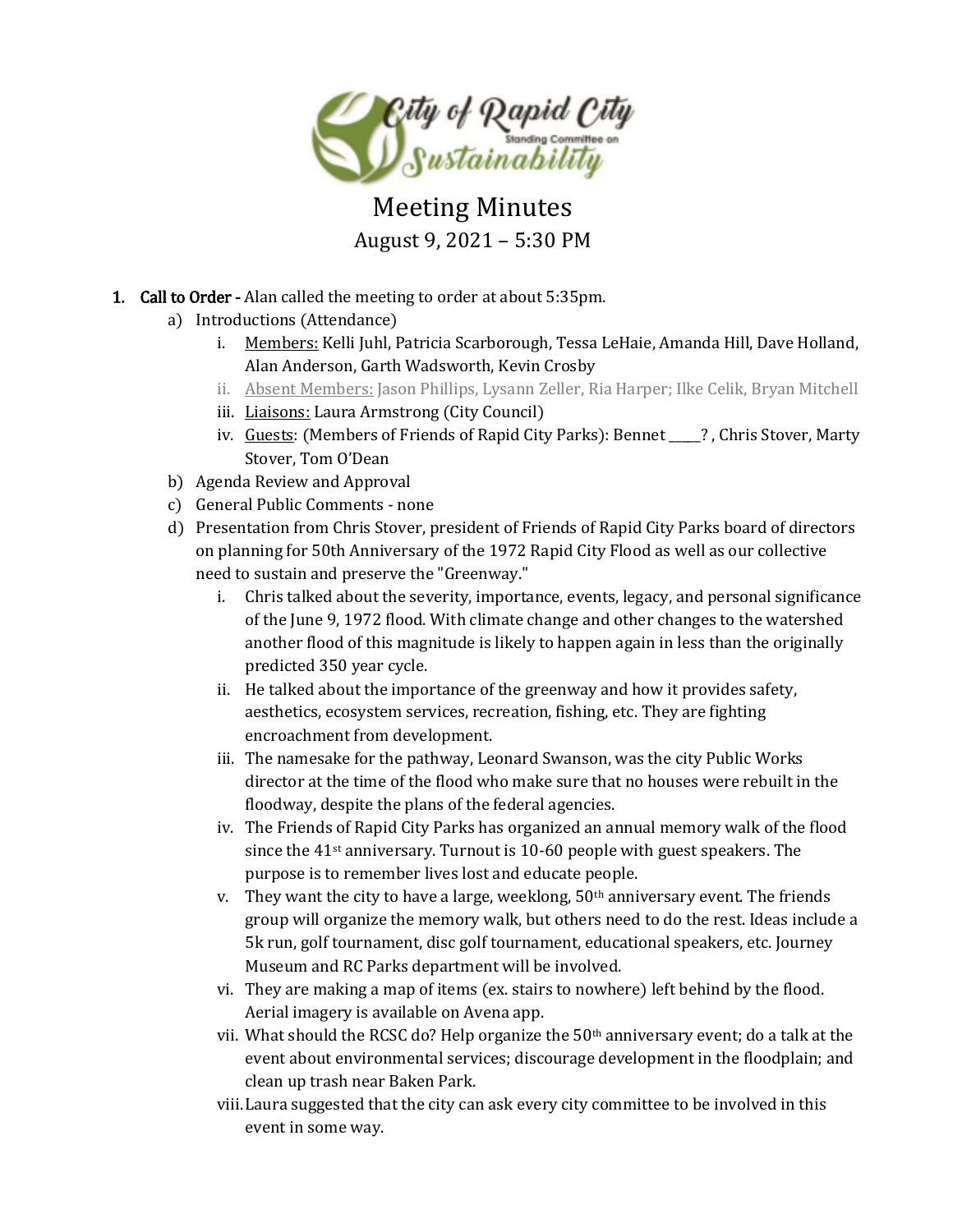### 2. Officers' Reports

- a) Minutes: Patricia made a motion, seconded by Kelly, and approved by all to approve the July 26 minutes approved as prepared by Ria and amended by Alan.
- b) Treasurer: Patricia reported that we still have just under \$1,500. Members are encouraged to continue to suggest beneficial uses for it. We briefly discussed an idea to encourage local greenhouses to install pollinator gardens and provide more native pollinator plants to customers.
- c) Social Media: No update from Amanda.

## 3. Old Business

- a) Certificates of (re)appointment from the mayor were presented to Kevin, Ria, Tessa, David, and Alan. Alan still has one for Jason too.
- b) Tessa and David received name tags.
- c) BHE Cogeneration and Small Power Production service (Solar) Tariff update (EL21-011): Kevin said that there are no updates since our last meeting. There is another meeting on August 16.
- d) Sustainability Coordinator Position update:
	- i Patricia, Lysann, Alan, and Kevin prepared a draft justification document and provide it to Laura before her meeting with the mayor. He is "going to consider it."
	- ii Alan talked to Holly Mieir last week about her role in Sioux Falls. They already had a sustainability plan before her position was converted to the Sustainability Manager. Her position description is a fairly good model for what we want here.
	- iii The Rapid City and Sioux Fall mayors talk every month. Perhaps Holly could suggest that her Mayor TenHaken bring this topic up with Mayor Allender.
	- iv Laura will talk to city Directors at their retreat next week. See if she could get any of them on board. The Community Development department was just reorganized. Vicky Fisher is interim head.
	- v We should provide the draft job description to the HR Director, Nick Stroot, when it is complete.
	- vi Patricia, Lysann, Alan, and Kevin will continue to work on the justification and description documents.
	- vii Mayor Allender will submit his budget proposal in the next few weeks and it will be finalized by the last week of September.
	- viii We could ask for a 10-minute slot to give a formal present about this to the City Council. Individual committee members should also directly reach out to city council members about this (and other initiatives).
- e) Awards: Alan needs to coordinate with the Mayor's office and recipient to present the award to EchoWorks soon.

#### 4. New Business

- a) Kevin will send out a Doodle poll about rescheduling a tour of the landfill/MRF.
- b) Alan is working on our annual report to the city council. Send him suggestions of content to include.
- c) City Transit Plan: Dave drafted a letter listing our desires for the transit plan and summarizing their discussion with the consultant. It was provided to the members via